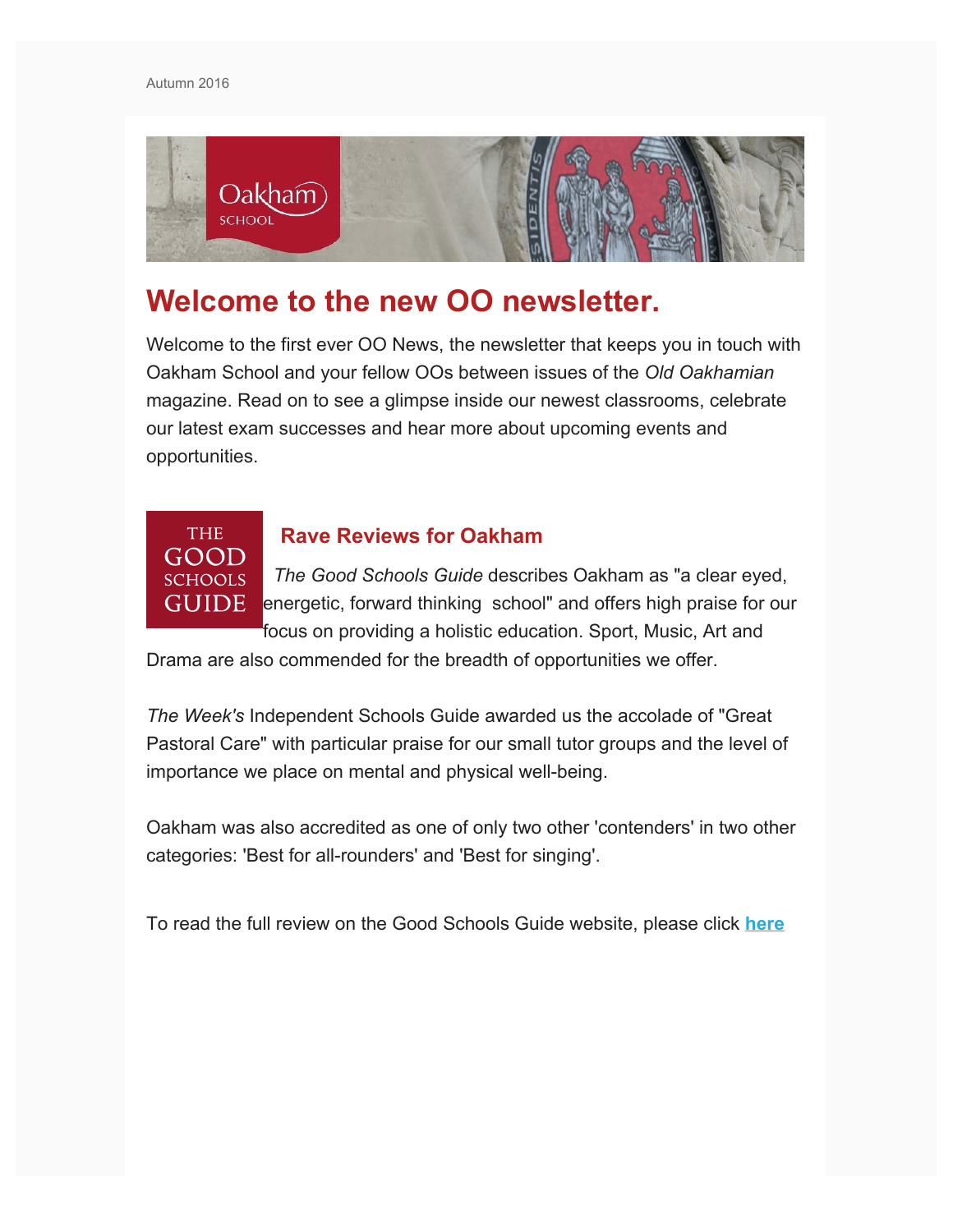#### Hello Darryl **Basic info** a Give back **@** Done! How are you willing to help?  $\overline{\smile}$  Willing to introduce others to my connections Willing to open doors at my workplace Willing to answer industry specific questions Willing to be a mentor Senior Thesis Mentor Campus Speaker Career Mentor Industry Networking Event Host Internships Get started

#### **The Hub**

Coming soon, the Hub is a readymade social and professional networking platform for Old Oakhamians - almost like a LinkedIn for OOs. From having a conversation with a recent graduate seeking sector-specific career advice to sharing your own business opportunities and seeking new introductions, the Hub will provide quick and easy access to utilise the extensive network with which you are all already a part of.



#### **Can you help add to our tiger collection?**

In 2003 JM Heron (74) presented this cane to the School that had been used by his father J Heron (33), whilst in the CCF in the 1930s. It is inscribed with the trademark Leicestershire Regiment tiger – so named because the Regiment served in India in the early 19th century.

We would love to increase our Archive collection of CCF memorabilia. If you are able to help add to it, please contact [Jon Wills](mailto:jw@oakham.rutland.sch.uk?subject=OO%20Archives%20(Newsletter%20request%20for%20memorabilia))



**OO Christmas Drinks** OO Christmas Drinks will take place on Monday 19 December 2016 at



**Dinner at Lord's** Join fellow OOs for a black tie event on Friday 18 November 2016 in the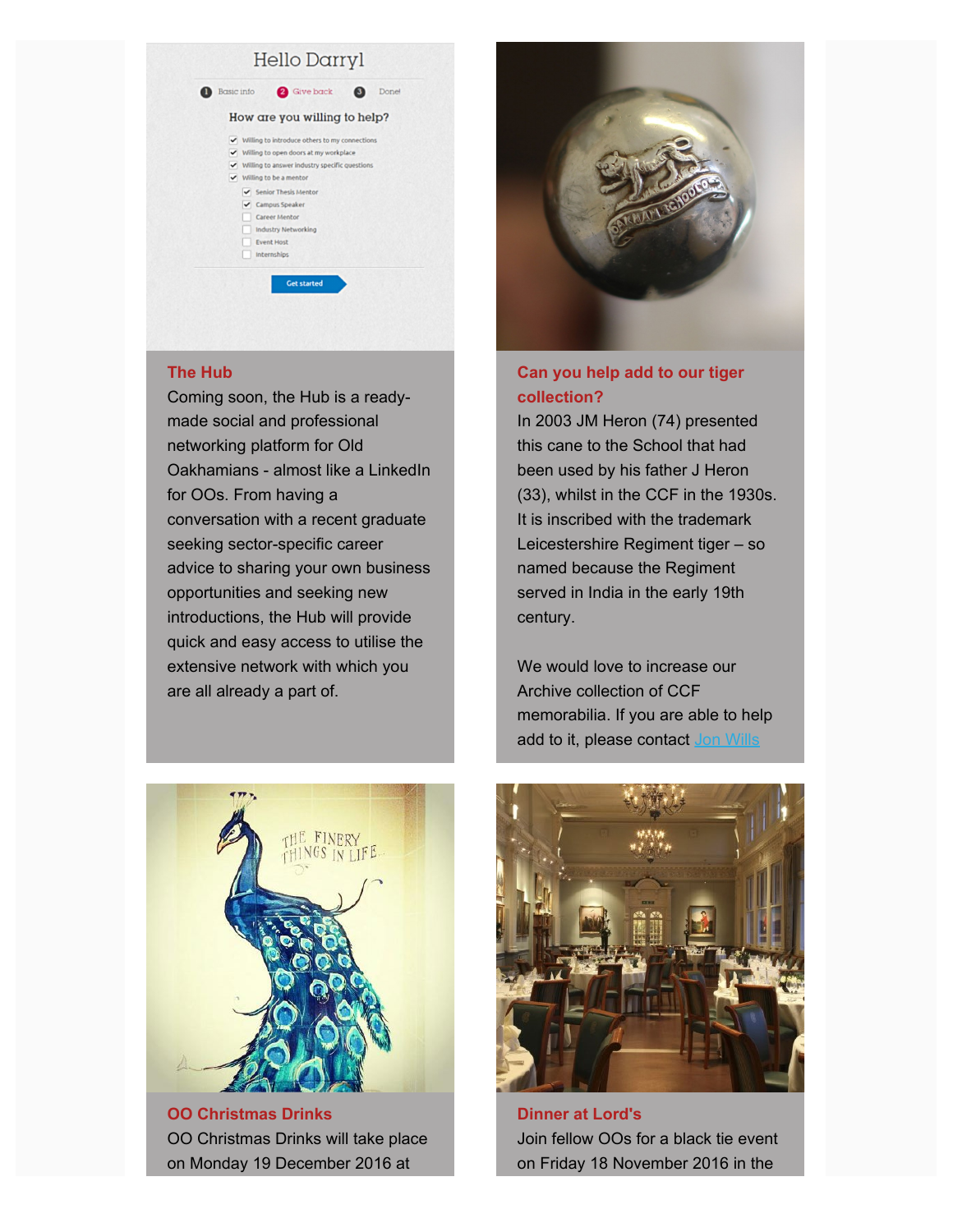**[The Finery](http://www.finery-oxfordcircus.co.uk/) just off Oxford Street. We** would love it if you would drop in to this popular FREE festive event. 6.00pm - 10.00pm

iconic Long Room at Lord's (St John's Wood, London). Tickets still available for this black tie event

## **Spotlight on ... Social Sciences Faculty.**

Our newly opened Social Sciences Faculty is offering students an innovative and modern teaching environment for Oakham's Business, Economics, Politics and Citizenship Departments. The days of chalkboards and rows and rows of desks are a dim memory, as our 21st century Oakhamians experience new teaching methods and a working environment to match.

The three-storey building not only houses classrooms, presentation rooms, offices and flexible learning spaces, it also mirrors the business world in its styling and décor – which should help to prepare students for corporate life and the world of business.

It is thanks to the generosity of the OO community that we have been able to build this fantastic resource for current and future Oakhamians. If you would like to find out about other projects we are funding, click [here](https://www.oakham.rutland.sch.uk/OOs_and_Foundation/Oakham_School_Foundation/How_you_can_help/How_to_donate.aspx)